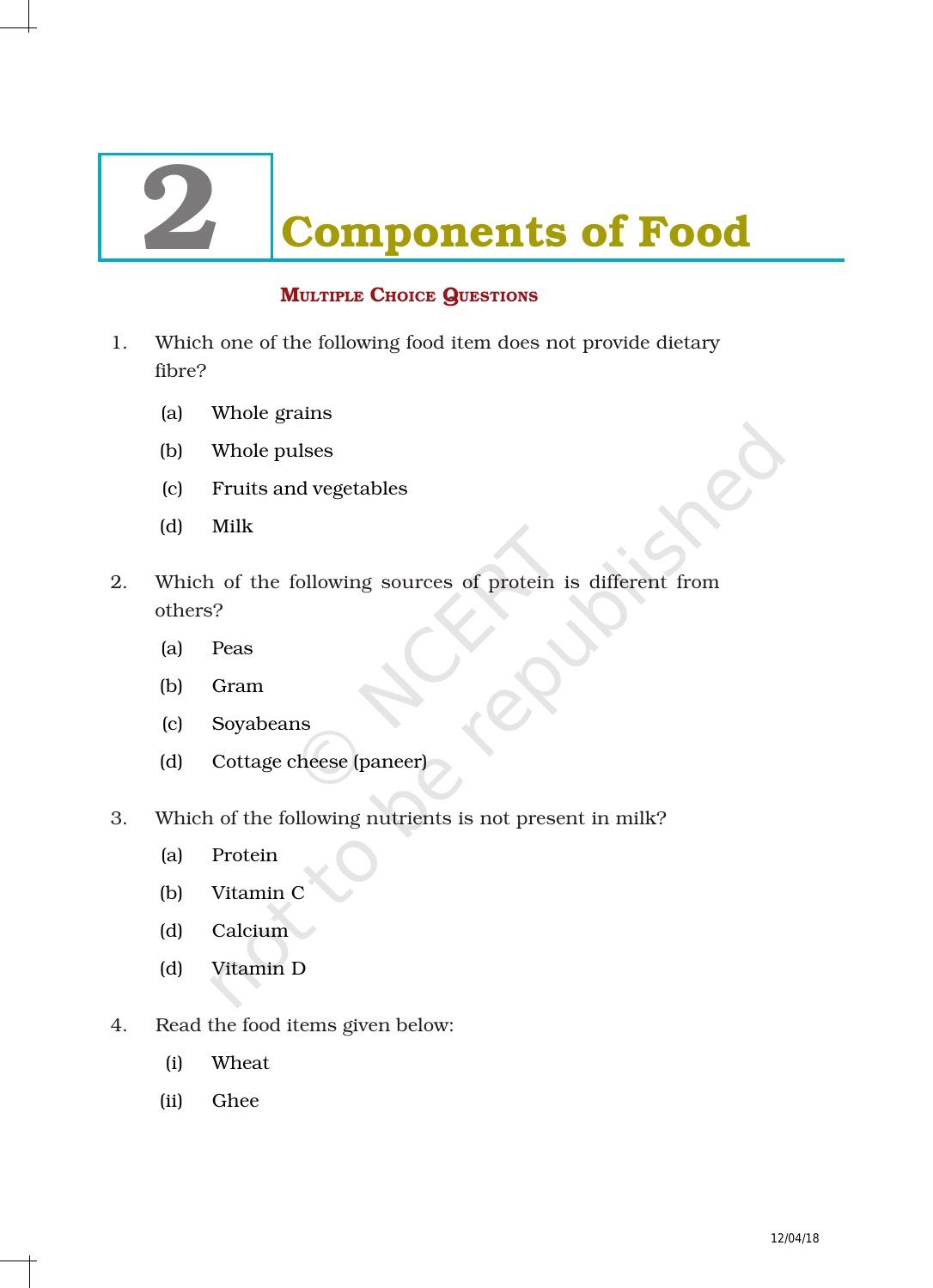- (iii) Iodised salt
- (iv) Spinach (palak)

Which of the above food items are "energy giving foods"?

- (a) (i) and (iv)  $\qquad$  (b) (ii) and (iv)
- (c) (i) and (ii)  $\qquad \qquad$  (d) (iii) and (iv)
- 5. Read the following statements about diseases.
	- (i) They are caused by germs.
	- (ii) They are caused due to lack of nutrients in our diet.
	- (iii) They can be passed on to another person through contact.
	- (iv) They can be prevented by taking a balanced diet.

Which pair of statements best describe a deficiency disease?

- (a) (i) and (ii) (b) (ii) and (iii)
- (c) (ii) and (iv)  $(d)$  (i) and (iii)
- 6. Given below are the steps to test the presence of proteins in a food item:
	- (i) Take a small quantity of the food item in a test tube, add 10 drops of water to it and shake it.
	- (ii) Make a paste or powder of food to be tested.
	- (iii) Add 10 drops of caustic soda solution to the test tube and shake well.
	- (iv) Add 2 drops of copper sulphate solution to it.

Which of the following is the correct sequence of the steps?

- (a) i, ii, iv, iii (b) ii, i, iv, iii
- (c) ii, i, iii, iv (d) iv, ii, i, iii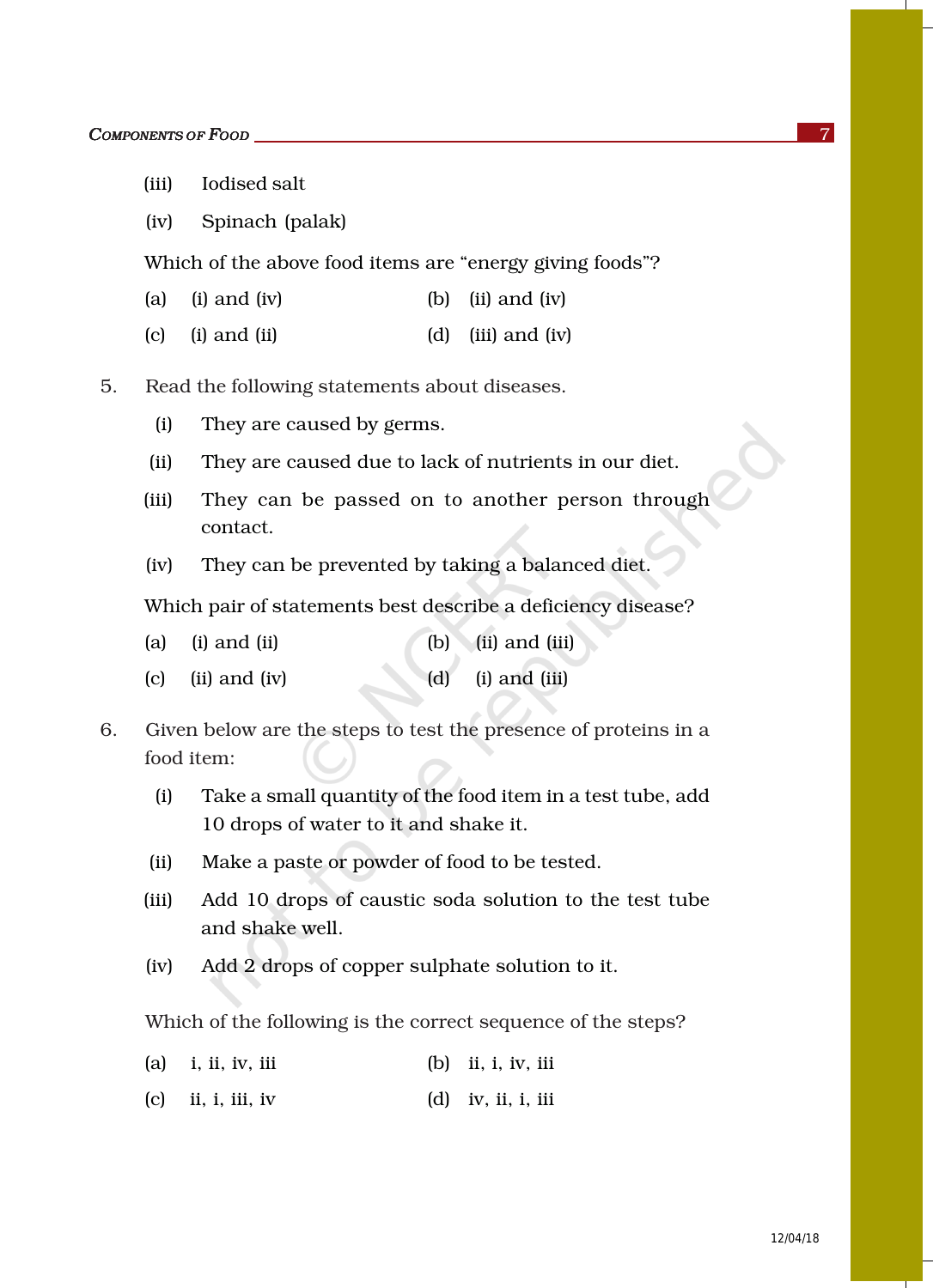#### VERY SHORT ANSWER QUESTIONS

- 7. Unscramble the following words related to components of food and write them in the space provided.
	- (a) reinpot (b) menliars (c) tivanmi \_\_\_\_\_\_\_\_\_\_ (d) bocatradhyer \_\_\_\_\_\_\_\_\_\_ (e) nitesturn \_\_\_\_\_\_\_\_\_\_ (f) tfa  $\qquad \qquad \qquad \qquad$
- 8. Which of the following food items does not provide any nutrient?

Milk, Water, Orange juice, Tomato soup

# **SHORT ANSWER QUESTIONS**

9. Fill in the blanks from the list of words given below: (carbohydrate, fat, protein, starch, sugar, Vitamin A, Vitamin C, roughage, balanced diet, obesity, goitre )

\_\_\_\_\_\_\_\_\_\_\_.

- (a) Egg yolk is rich in \_\_\_\_\_\_\_\_\_\_\_\_ and egg albumin is rich in \_\_\_\_\_\_\_\_\_\_.
- (b) Deficiency diseases can be prevented by taking a
- (c) Eating too much of fat rich foods may lead to a condition called the called the contract of the contract of  $\mathcal{L}$
- (d) The component of food that does not provide any nutrient to our body and yet is essential in our food is \_\_\_\_\_\_\_\_\_\_\_.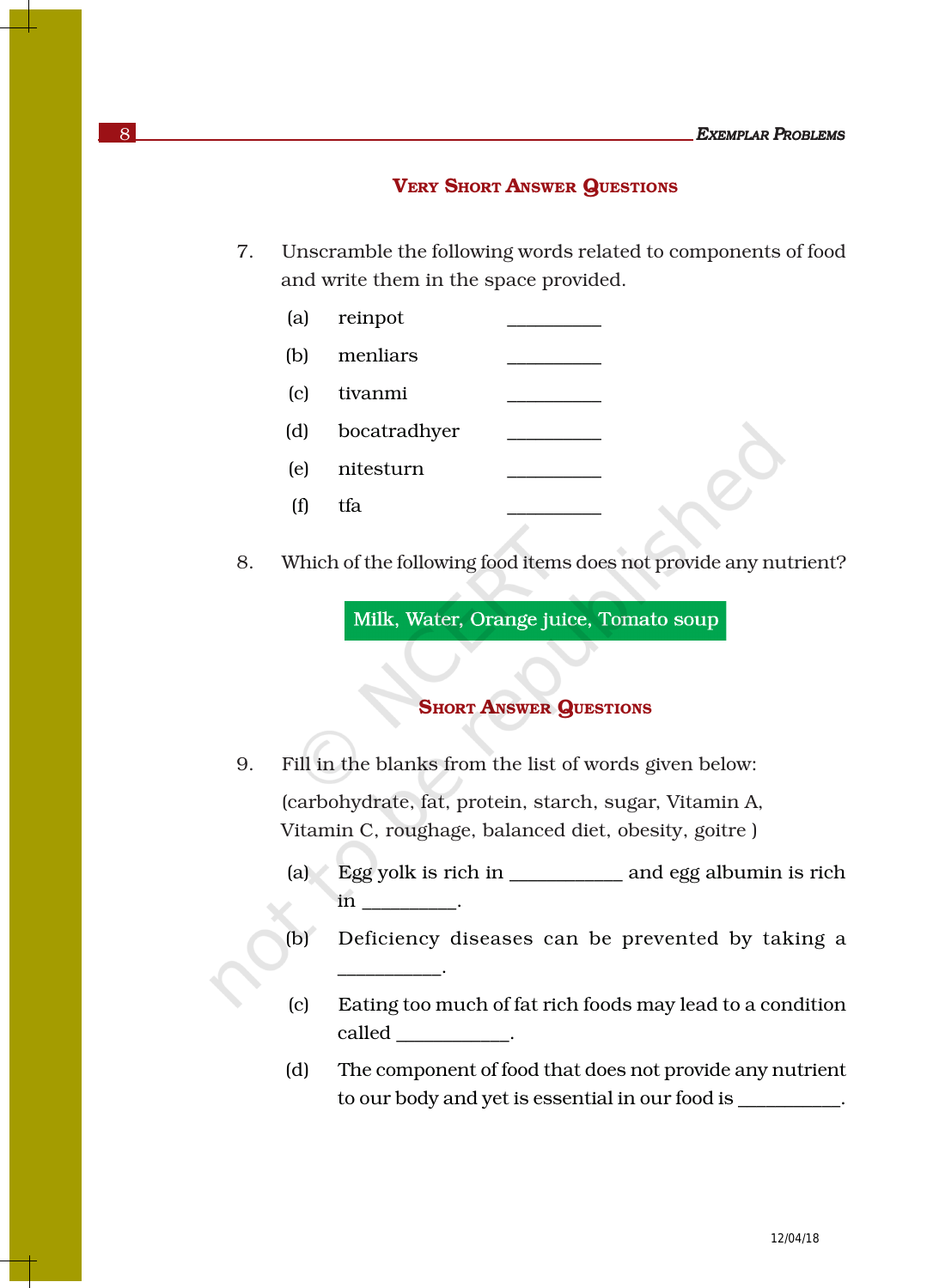- (e) The vitamin that gets easily destroyed by heating during cooking is \_\_\_\_\_\_\_\_\_\_.
- 10. Read the items of food listed below. Classify them into carbohydrate rich, protein rich and fat rich foods and fill them in the given table.

Moong dal, fish, mustard oil, sweet potato, milk, rice, egg, beans, butter, butter milk (chhachh), cottage cheese (paneer), peas, maize, white bread.

| <b>Carbohydrate Rich</b><br>Food Item (A) | <b>Protein Rich</b><br>Food Item (B) | <b>Fat Rich Food</b><br>Item (C) |
|-------------------------------------------|--------------------------------------|----------------------------------|
|                                           |                                      |                                  |
| ---------<br>                             | <br>                                 |                                  |
|                                           |                                      |                                  |
|                                           |                                      |                                  |
|                                           |                                      |                                  |

- 11. Tasty food is not always nutritious and nutritious food may not always be tasty to eat. Comment with examples.
- 12. While using iodine in the laboratory, some drops of iodine fell on Paheli's socks and some fell on her teacher's saree. The drops of iodine on the saree turned blue black while their colour did not change on the socks. What can be the possible reason?
- 13. Paheli and Boojho peeled some potatoes and cut them into small pieces. They washed and boiled them in water. They threw away the excess water and fried them in oil adding salt and spices. Although the potato dish tasted very good, its nutrient value was less. Suggest a method of cooking potatoes that will not lower the nutrients in them.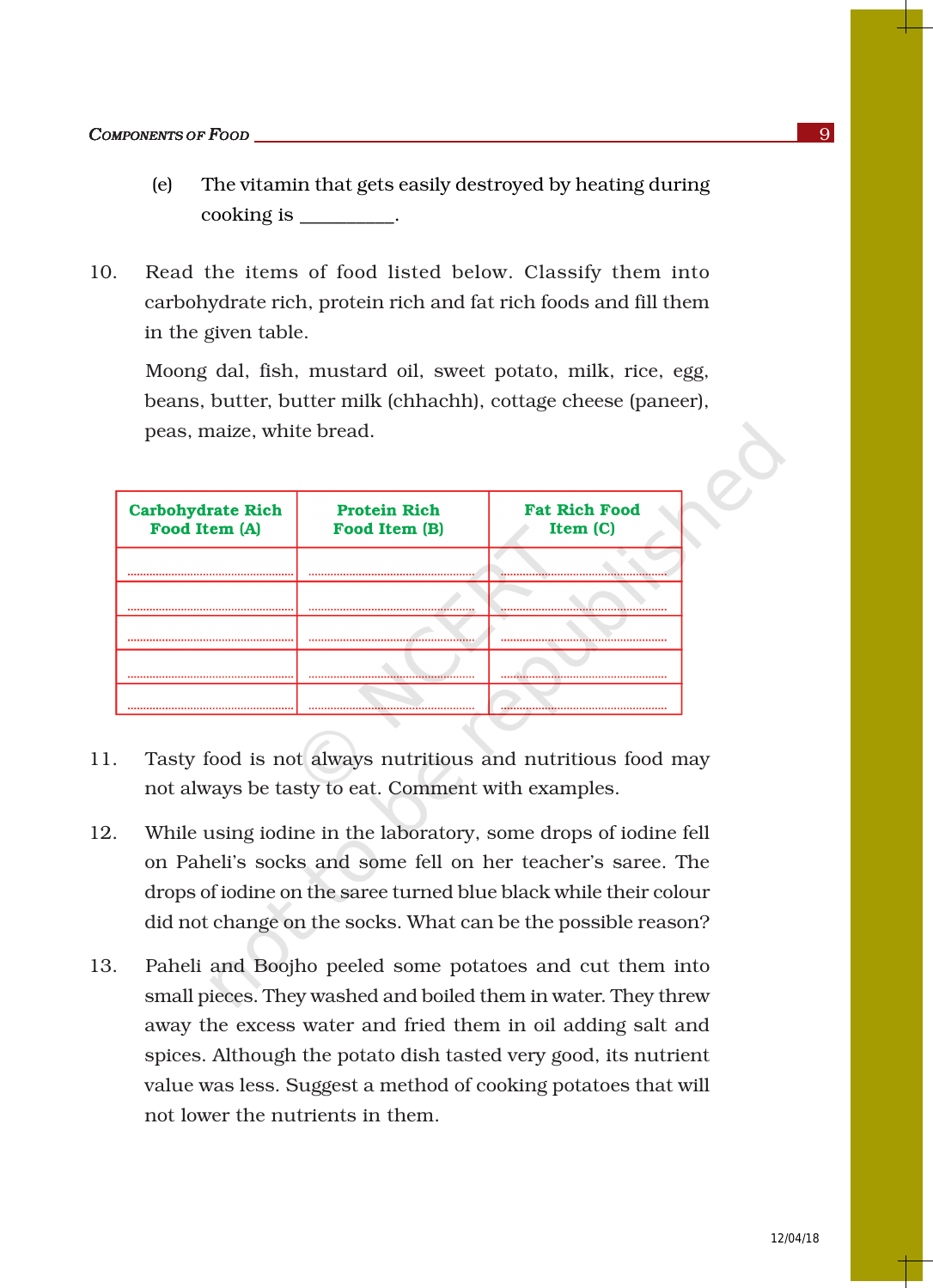- 14. Paheli avoids eating vegetables but likes to eat biscuits, noodles and white bread. She frequently complains of stomachache and constipation. What are the food items that she should include in her diet to get rid of the problem? Give reason for your answer.
- 15. (a) List all those components of food that provide nutrients.
	- (b) Mention two components of food that do not provide nutrients.
- 16. 'Minerals and vitamins are needed in very small quantities by our body as compared to other components, yet, they are an important part of a balanced diet.' Explain the statement.
- 17. 'Water does not provide nutrients, yet it is an important component of food.' Explain?

## LONG ANSWER QUESTIONS

- 18. Boojho was having difficulty in seeing things in dim light. The doctor tested his eyesight and prescribed a particular vitamin supplement. He also advised him to include a few food items in his diet.
	- (a) Which deficiency disease is he suffering from?
	- (b) Which food component may be lacking in his diet?
	- (c) Suggest some food items that he should include in his diet. (any four)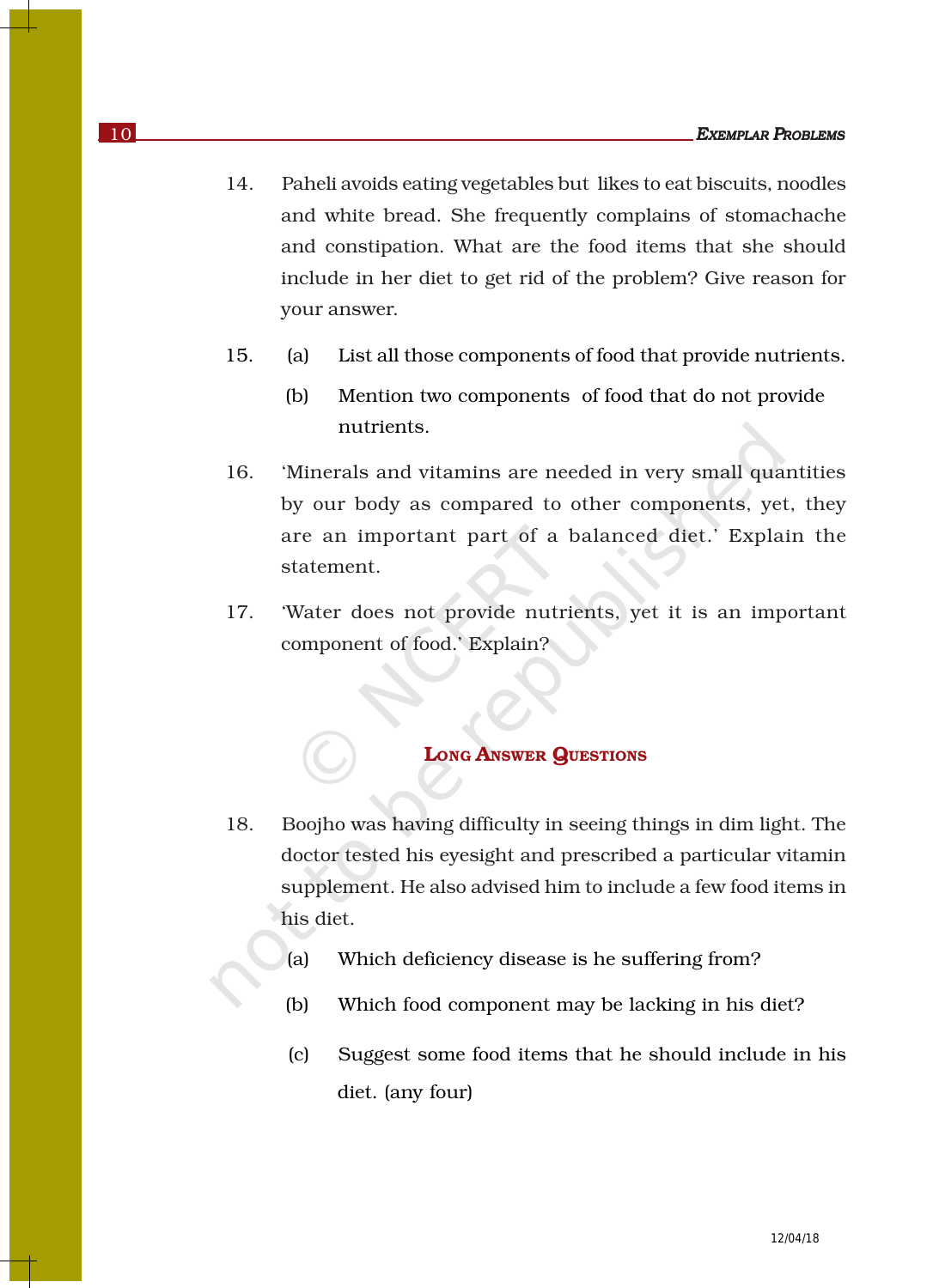#### *COMPONENTS OF FOOD* 11

19. Solve the cross-word puzzle given as Fig. 2.1 from the clues given below.



*Fig. 2.1* 

#### Across

- 1. Lack of nutrients in our diet over a long period causes these diseases (10)
- 2. Rice and potato are rich in this type of carbohydrate (6)
- 3. Deficiency disease in bones making it become soft and bent (7)
- 4. The diet that provides all the nutrients that our body needs, in right quantities, along with adequate amount of roughage and water (8, 4)
- 5. Deficiency disease with bleeding gums (6)
- 6. Disease caused due to deficiency of iodine (6)

#### Down

- 7. Starch and sugar in our food are rich in this type of energy giving nutrient (13)
- 8. The term given to the useful components of food (9)
- 9. The disease caused by deficiency of iron in diet (7)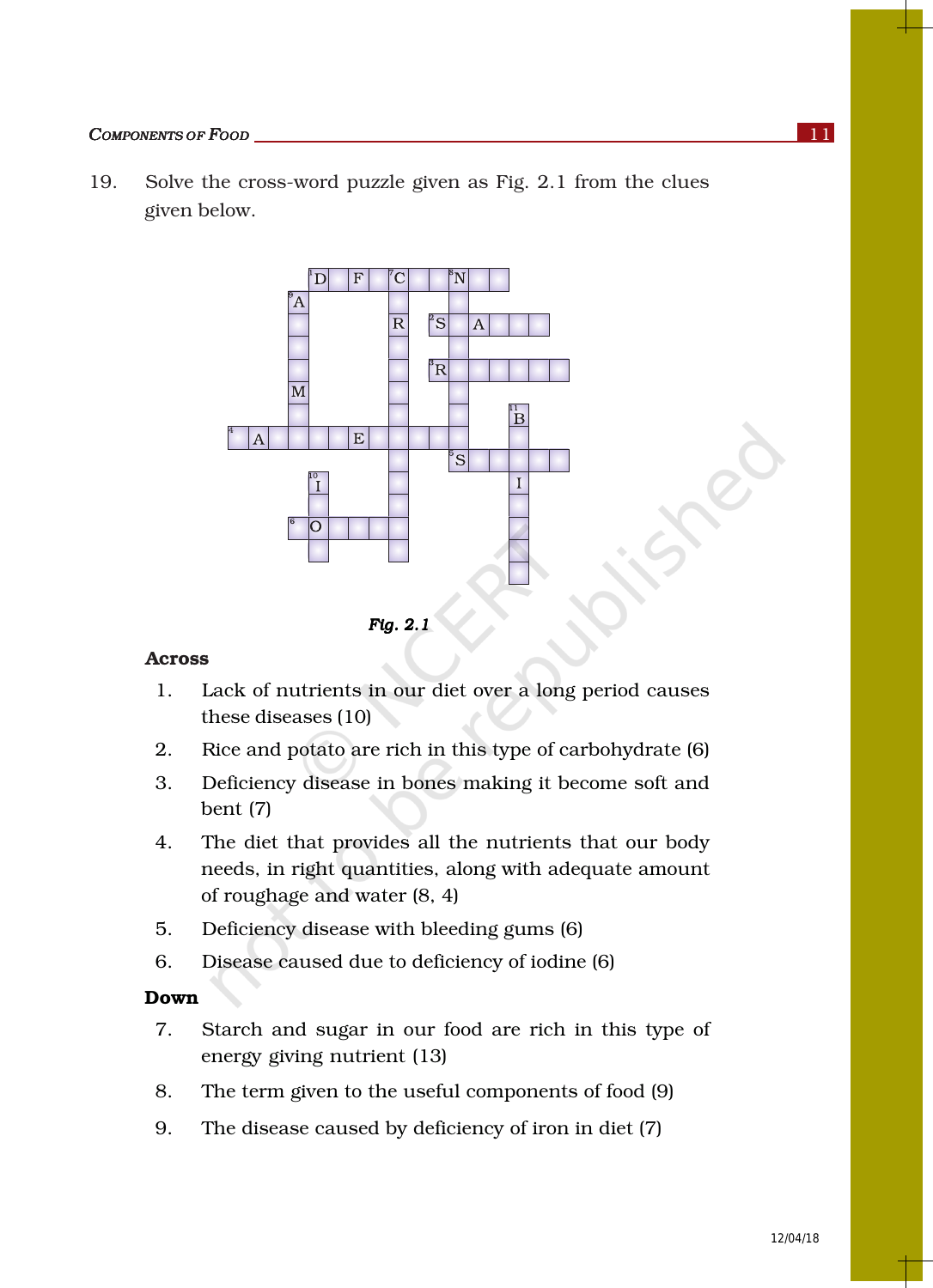- 10. Green leafy vegetables, liver and apples are rich in this mineral (4)
- 11. Deficiency disease caused due to lack of Vitamin  $B_1$  in the diet (8)
- 20. Observe the items given in Fig. 2.2 carefully and answer the questions that follow.